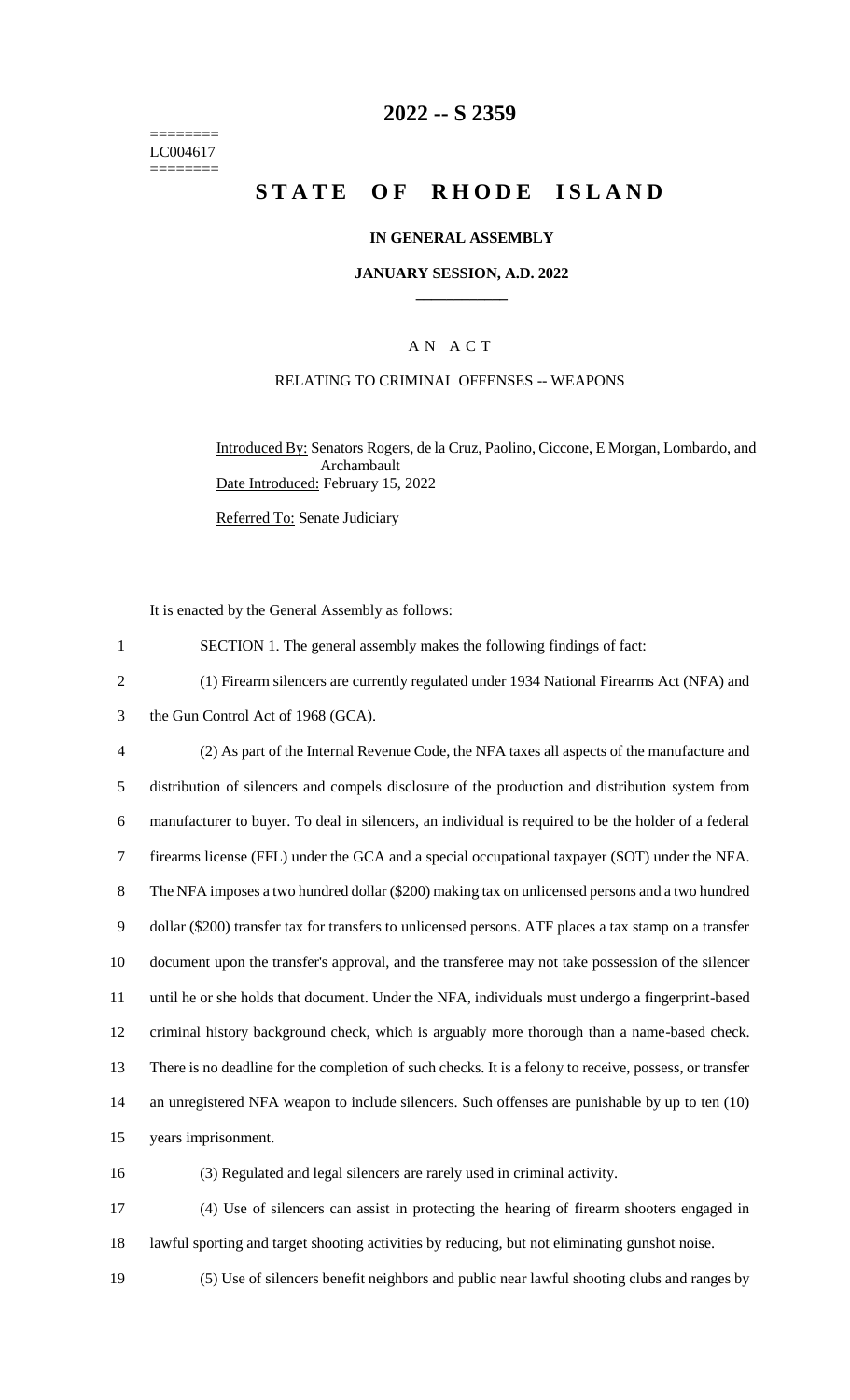- 1 creating a quieter and more peaceful environment.
- 2 (6) Forty-two (42) states currently allow private ownership of silencers.
- 3 SECTION 2. Section 11-47-20 of the General Laws in Chapter 11-47 entitled "Weapons"
- 4 is hereby amended to read as follows:

## 5 **11-47-20. Sale or possession of silencers.**

- 6 (a) It shall be unlawful within this state to manufacture, sell, purchase, or possess any
- 7 muffler, silencer, **suppressor**, or device for deadening or muffling the sound of a firearm when
- 8 discharged as defined by 18 U.S.C. § 921(a)(24) unless the person complies with the provisions of
- 9 the National Firearms Act (NFA), 26 U.S.C. § 5849, and the Gun Control Act (GCA) of 1968, as
- 10 amended 18 U.S.C. chapter 44, § 921 et seq.
- 11 (b) Violations of this section shall be punished by imprisonment for not less than one year
- 12 and one day.
- 13 SECTION 3. This act shall take effect upon passage.

LC004617 ========

 $=$